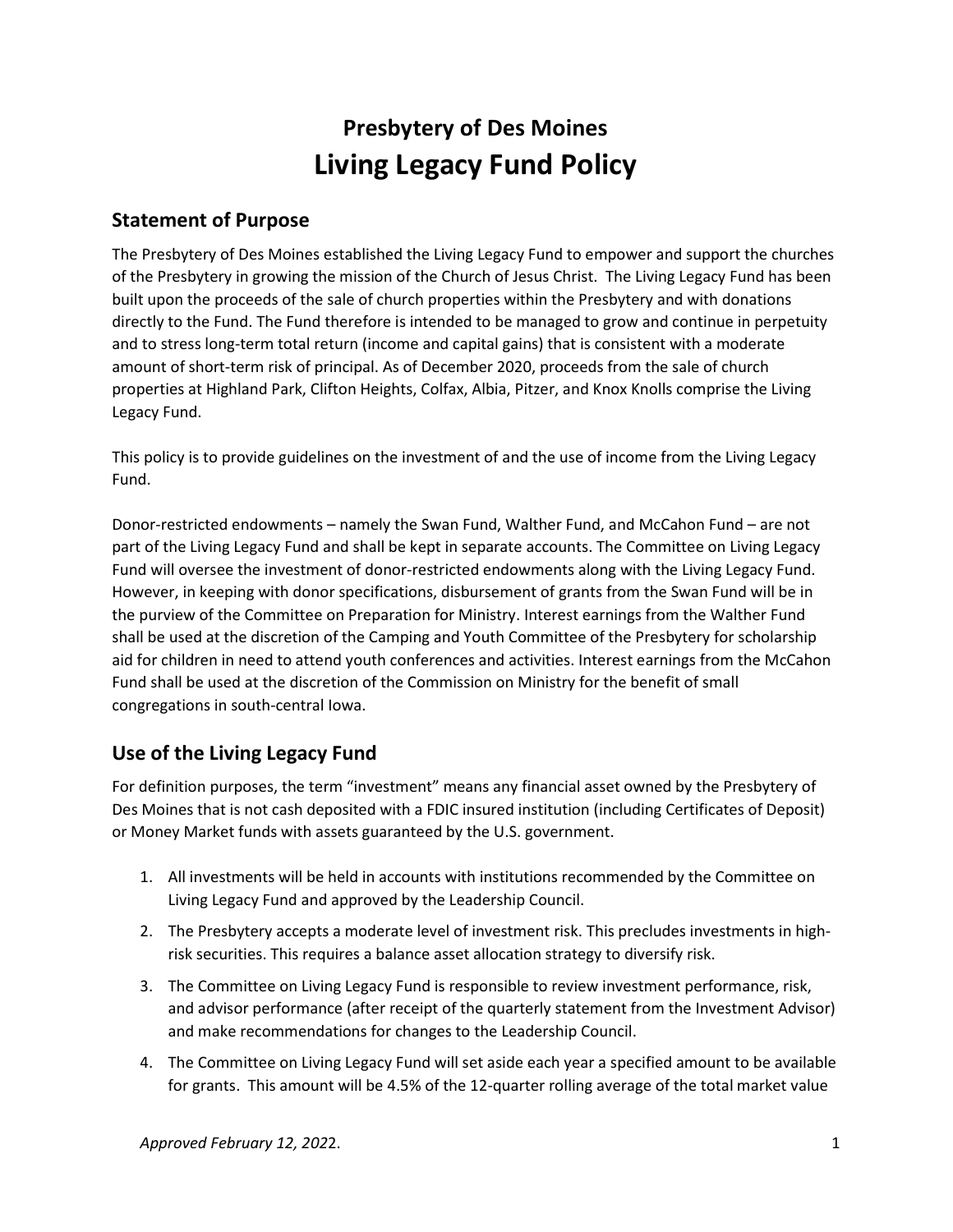of the fund. The first grant allocations will begin no sooner than one year after the funds are invested.

## Responsibilities for the Committee

The Committee on Living Legacy Fund will oversee the assets of the Fund, new donations to the fund and the distribution of funds. The Committee will manage the fund to conserve capital while obtaining returns that will enable the granting of funds to support requests using established criteria.

The Committee on Living Legacy Fund will also oversee the investment of donor-restricted endowments such as Swan Fund, Walther Fund, and McCahon Fund.

## Management of the Account

- 1. The principal of the fund will be managed by New Covenant Trust Company, subsidiary of the Presbyterian Foundation of the Presbyterian Church (U.S.A.).
- 2. The social criteria for investing will be met, as much as is feasibly possible, by adhering to the General Assembly guidelines for social responsibility through investment.
- 3. The Committee on Living Legacy Fund recommends that proceeds from the sale of church properties at Highland Park, Clifton Heights, Colfax, Albia, Pitzer, and Knox Knolls (which are currently in four different accounts) be combined into one account.

## Presbytery Reserve

The Presbytery shall maintain at least \$250,000 as reserve. In case of shortfall in presbytery cash, funds from this account shall be available on request of the Committee on Budget and Finance. Replenishment of the reserve account will not be from the Living Legacy Fund.

## Categories of Grants from the Living Legacy Fund

#### 1. Congregational Revitalization Grants

15% of the annual allocation will be available for grants for congregational revitalization. These grants will be made in consultation with the Commission on Ministry and are intended to enable and support initiatives toward congregational growth and vitality. Accordingly, these grants cannot be used for property repair or payment of loans and are not intended for cases in which long-term financial support is needed.

#### 2. Leadership Development Grants

10% of the annual allocation will be available for grants for leadership development. Teaching elders and ruling elders pursuing ministry-related continuing education or theological education may apply for grants. (Additional funds are available for leadership development events through the Pastors' Seminar Fund.)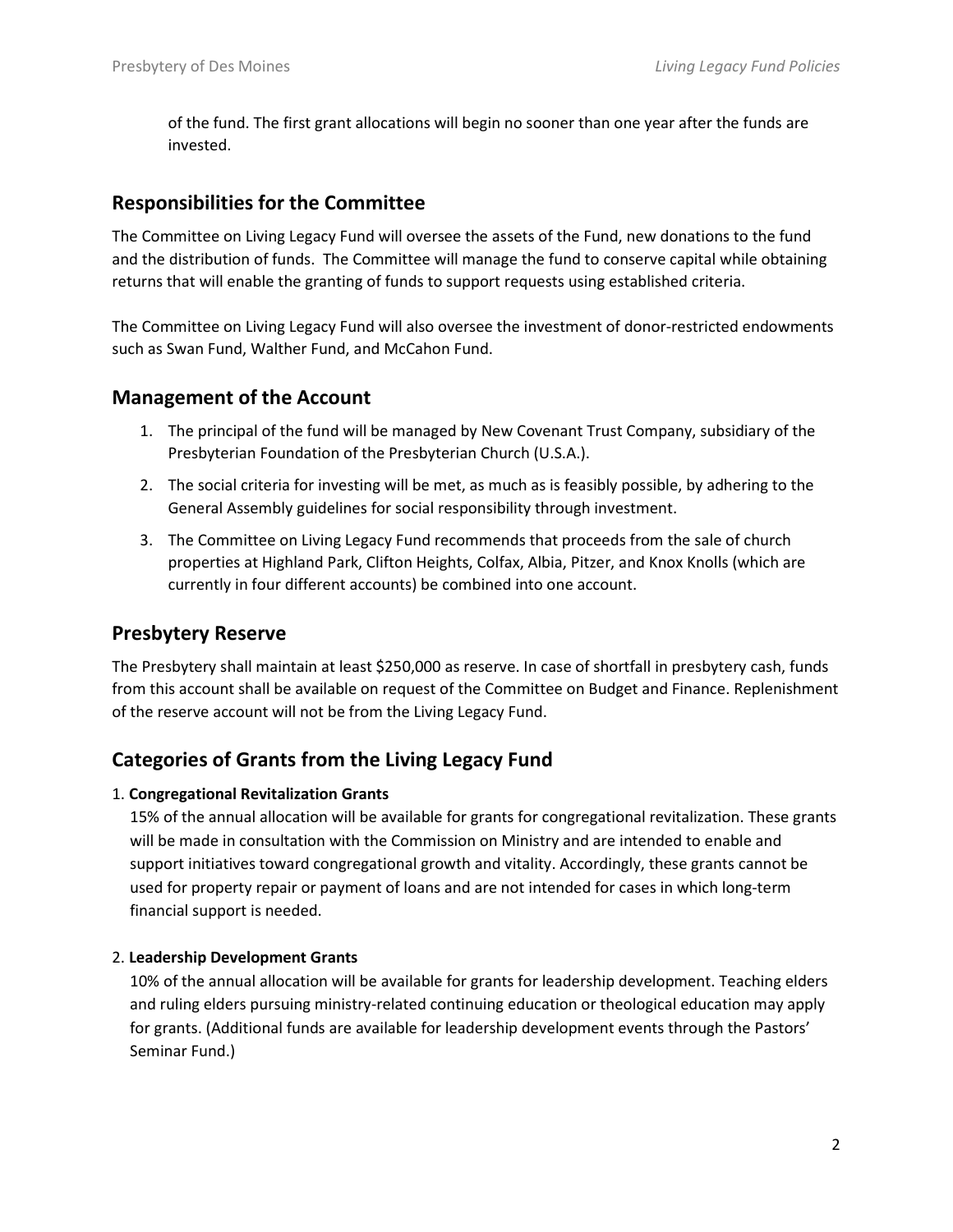#### 3. Mission Grants

10% of the annual allocation will be available for grants for churches or committees of the presbytery to be used for mission activities or mission trips.

#### 4. Youth Ministries

15% of the annual allocation will be available for camping and youth ministries of the presbytery. Additional funds for camping and youth ministries of the presbytery are available from the Walther Fund. These funds can be accumulated for up to three years to be used as scholarship for Presbyterian Youth Triennium.

#### 5. New Worshiping Communities

50% of the annual allocation will be available to the new church development committee with the approval of the Presbytery for use in starting and supporting new worshiping communities (Manual of Operations 13.5.). These funds can be accumulated for up to five years.

# Procedure for Requesting Grants

- 1. Funds may be requested through an application process established by the Committee on Living Legacy Fund. Application may be made by the session of a local congregation or a committee of the presbytery. Seminary student, teaching elders, and ruling elder may submit applications with the endorsement of the appropriate committee of the presbytery.
- 2. Congregations applying for a grant must have paid their per capita assessments, thus demonstrating their commitment to the unity and interdependence of the church and their commitment to strengthening the church's witness to the mission of God (G-3.0106).
- 3. Each application will establish the limit for funds to be requested.
- 4. Normally application for funds will be for one time only per project.

### Review

The Committee on Living Legacy Fund will review this policy at their first meeting every year. A recommendation for any changes or for confirmation of the policy without changes will be made to the Leadership Council and reported to the presbytery at its next regular meeting.

# Procedures for Soliciting, Receiving and Acknowledging Gifts

The Living Legacy Fund may receive donations with restrictions from individuals or churches within the Presbytery.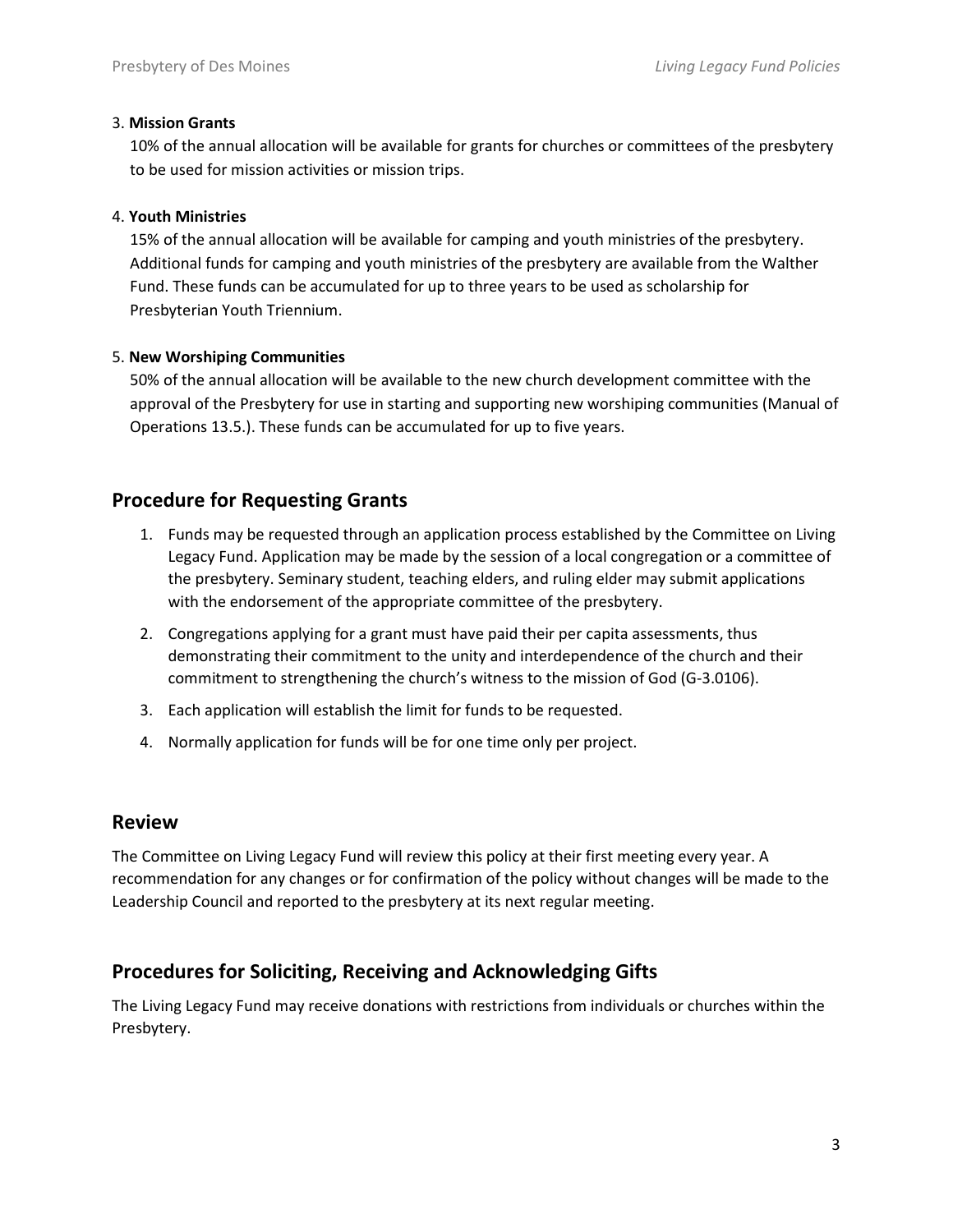The Committee on Living Legacy Fund will develop a strategy for promoting the Living Legacy Fund within the bounds of the Presbytery of Des Moines. This might include but not be limited by some of the following:

- a. Developing and sending promotional materials to the churches in the presbytery.
- b. Promoting the Living Legacy Fund as a possible recipient of the Wills Emphasis Program.
- c. The Committee on Living Legacy Fund might meet with individual donors or sessions to explain the options available.
- d. Unrestricted donations are always preferred in the interest of administering funds more effectively.
- e. Donations below \$10,000 are not eligible for separate-account treatment.